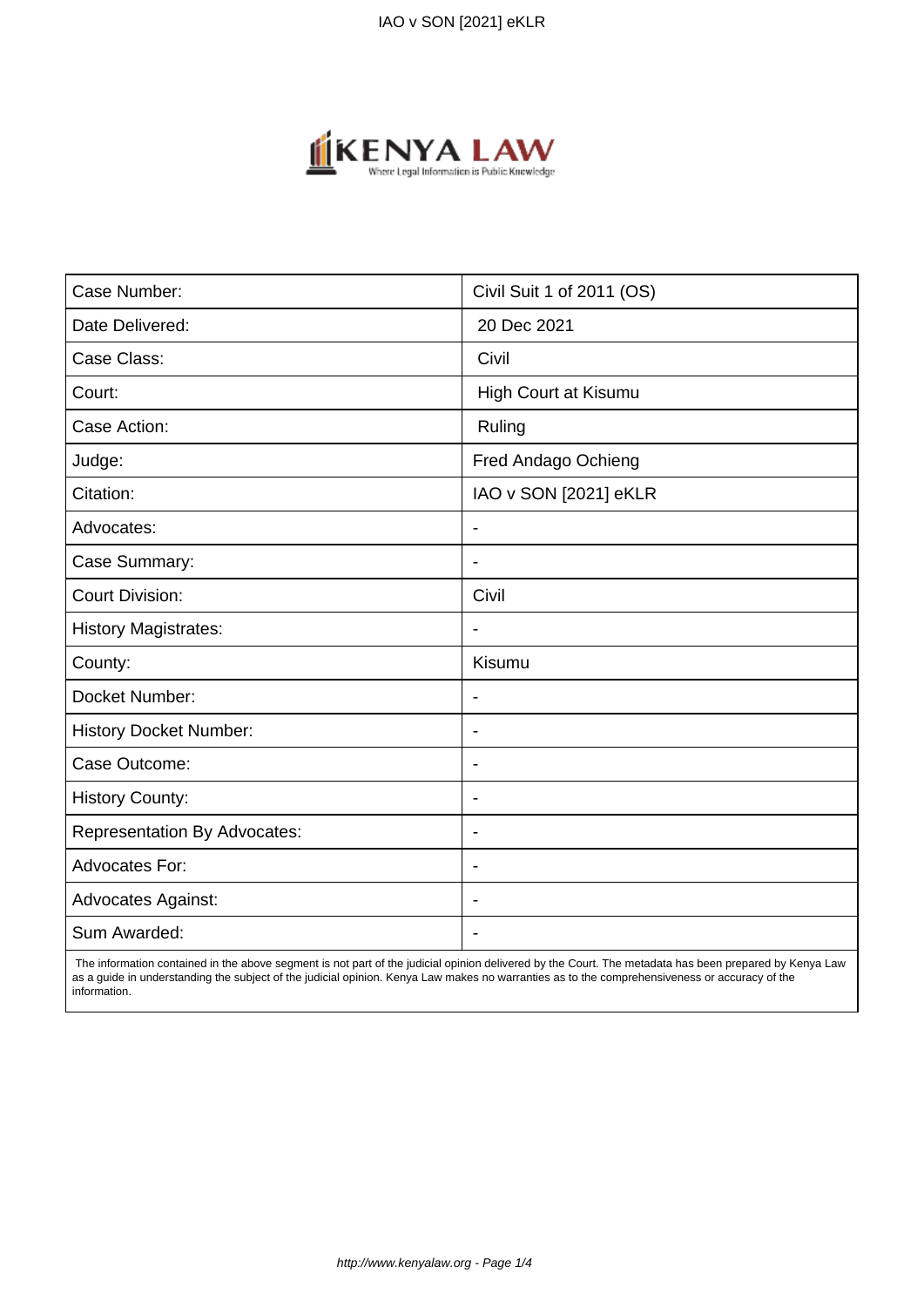# IAO v SON [2021] eKLR

## **REPUBLIC OF KENYA**

# **IN THE HIGH COURT OF KENYA AT KISUMU**

# **CIVIL SUIT NO. 1 OF 2011 (OS)**

**IAO.............................................................................................................PLAINTIFF**

# **VERSUS**

**SON.......................................................................................................DEFENDANT**

# **RULING**

The application dated 1<sup>st</sup> March 2021 was filed by the Plaintiff, **IAO**. It is an application for orders to compel the Defendant, **SON** to pay to the Plaintiff the sum of Kshs 7,000,000/=.

**1.** The amount of money being sought by the Plaintiff is 50% of the proceeds from the sale of their matrimonial property.

**2.** It is common ground that on  $16<sup>th</sup>$  August 2020 the Defendant sold the matrimonial property for Kshs  $14,000,000/=$ .

**3.** However, the Defendant has explained that he had spent Kshs 5,278,539/= to improve the house, so as to make it habitable.

**4.** He also said that he spent a further sum of Kshs 995,000/= to facilitate the sale of the house.

**5.** However, the Plaintiff submitted that the Defendant was not entitled to a reimbursement of the said amounts, from the proceeds of sale.

**6.** If the Defendant were to be reimbursed the total sums which he had allegedly expended in either improving the house or in facilitating the sale of the said house, that would imply that the sum of Kshs 6,273,539/= would be deducted from the proceeds of sale, leaving the balance of Kshs 7,726,461/=.

**7.** According to the Defendant, it is only the said sum of Kshs 7,726461/= that ought to be shared equally between him and the Plaintiff.

**8.** It is noted that the Defendant did not seek the concurrence of the Plaintiff before deciding to spend the huge amounts of money to allegedly improve the house.

**9.** However, the Defendant explains that the improvements were done in good faith, for the sole purpose of rendering the house habitant.

**10.** The Defendant submitted that the ownership of matrimonial property vests in accordance with the contribution of the spouse towards the acquisition or development of the said property, whether it was before, during or after the spouses got married.

**11.** In my considered opinion, it is not open to the Defendant to canvass that issue at this stage. I so hold because the question concerning the entitlement of each of the parties was determined by Majanja J. in the judgment dated  $13<sup>th</sup>$  March 2017.

**12.** This is what the learned Judge said;

*"21. In conclusion, I make the following* **Orders;**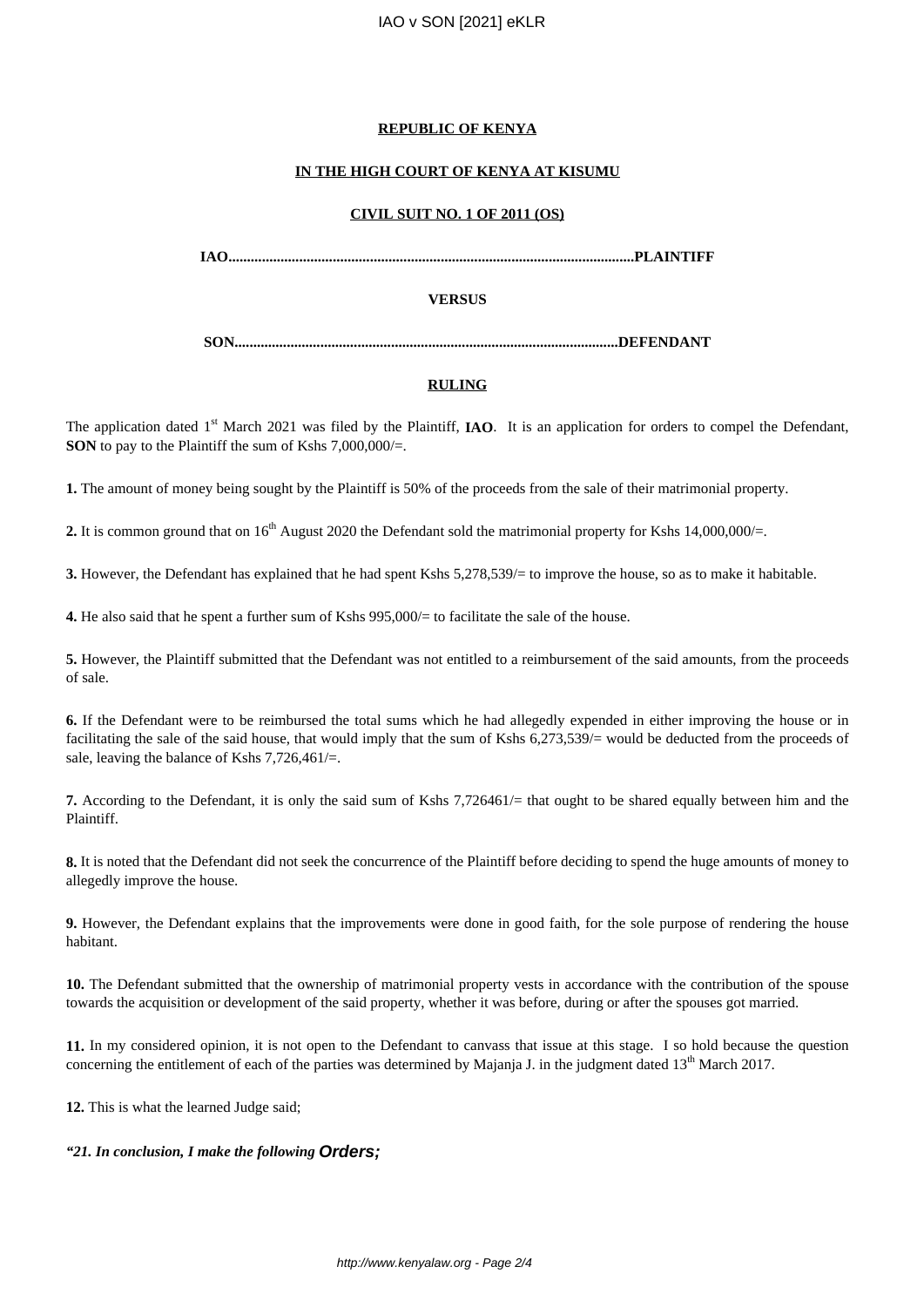*(a) I declare South C House No. [Particulars Withheld] situate on LR NO. xxx/xxxxx/xxx* **is matrimonial property and that the plaintiff is entitled to a 50% share thereof.**

*(b) That the property shall be valued* **within ninety (90) days and sold thereafter and the proceeds shared equally between the plaintiff and the defendant. The costs of valuation shall be shared equally.**

*(c) In the alternative, either the* **plaintiff or defendant shall be at liberty to buy out the share entitlement of the other should they deem fit.**

*(d) Each party shall bear its costs.*

*(e) Each party shall be at liberty to* **apply for further and other orders."**

**13.** Following that determination, the issue about the ratio for the sharing of the matrimonial property is *res judicata*. Therefore, ths Court has no jurisdiction to re-open the said matter.

14. I further note that the Defendant filed an application dated 17<sup>th</sup> November 2018, through which he sought a review of the Judgment.

**15.** Some of the reasons why the Defendant sought review include the acquisition of loans to enable him to;

# *"……… further facilitate the furnishing* **and adding improvements to the house."**

**16.** Based on those contentions, the Defendant had deponed thus in his affidavit dated 17<sup>th</sup> November 2018;

*"47. THAT Selling the (house) at [Particulars Withheld] Court No. xxx, in South C off; to have the proceeds shared equally between myself and the Respondent will be totally unfair. I'll have been denied justice and efforts I put in to build the house ………."*

**17.** In effect, the Defendant did revisit, in that application, the question about the equal sharing of the proceeds from the sale of the matrimonial house.

18. On 23<sup>rd</sup> May 2019, T.W. Cherere J. dismissed the Defendant's application.

**19.** By rejecting the Defendant's application for review, the learned Judge reaffirmed the Judgment of Majanja J. That is yet another reason why it was not now open to the Defendant to raise issues which would have the effect of varying the terms of the judgment.

**20.** It is noteable that Majanja J. had expressly given to each of the parties, liberty to apply for further orders. Therefore, if the Defendant was desirous of incurring expenses in furnishing or improving the house; and if he wished to have the expenses shared with the Plaintiff, it had been open to him to apply for appropriate orders from the Court.

**21.** It was wrong to seek to impose upon the Plaintiff, a share of the expenses incurred in the furnishing or the improvement of the house, when the Defendant had neither sought her concurrence nor appropriate orders from the Court.

**22.** The sum of Kshs 5,278,539/= is substantial. It would only have been fair to the Plaintiff if her concurrence was sought before such an amount was spent on the house, if the Defendant expected her to pay one-half of the said expenses.

**23.** I also note that whilst the house had been valued at Kshs 12.0 Million, according to the Defendant, the expenditure of Kshs 5.2 Million only served to increase the value of the said house to Kshs 14.0 Million. It is thus arguable that the expenditure did not add much value to the house: Or, to put the matter differently, the expenditure appears not to have been necessary!